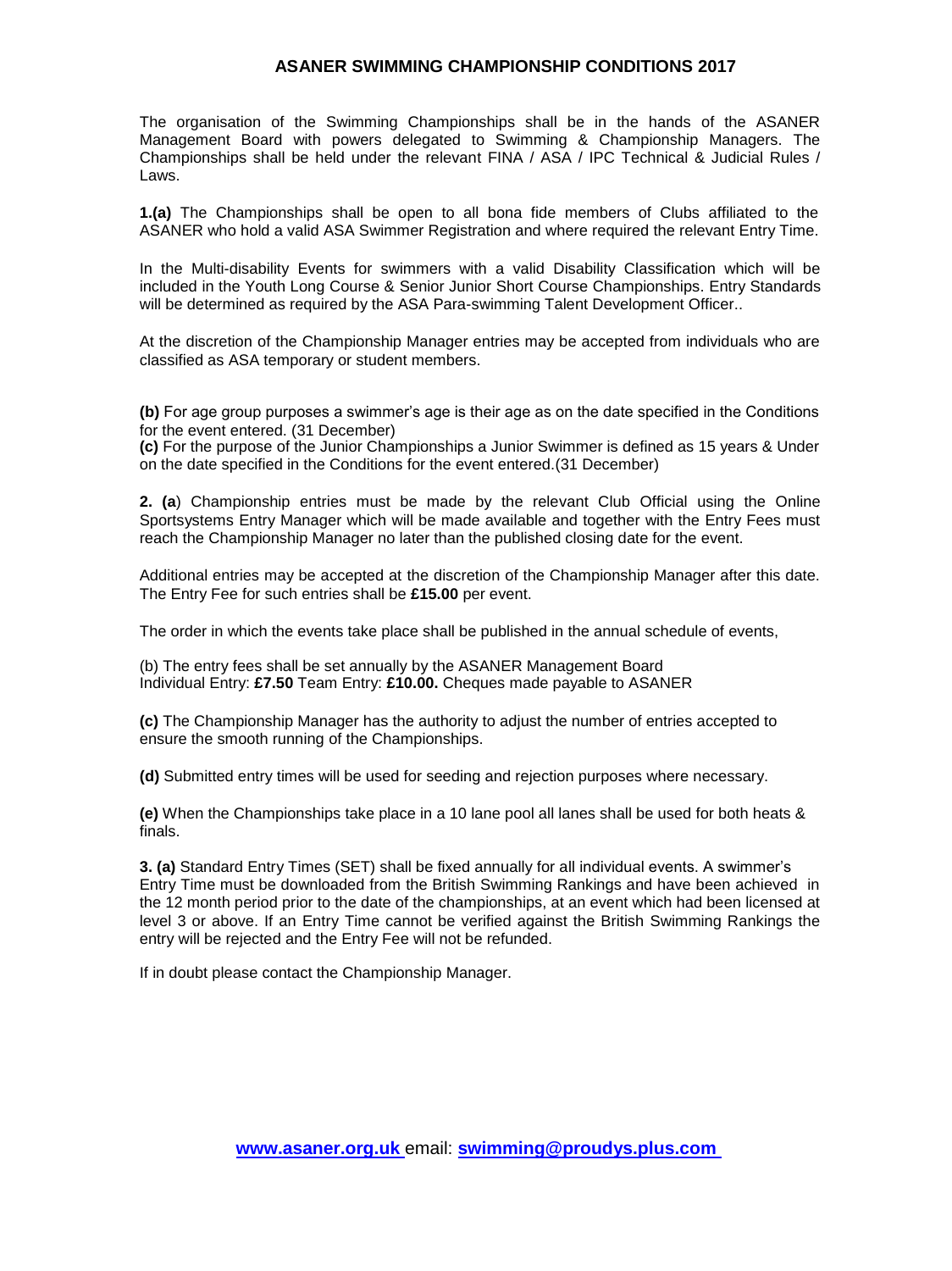# **ASANER SWIMMING CHAMPIONSHIP CONDITIONS 2017**

**(b)** In all ASANER Championship events a withdrawal system will be in operation. Seeded Heat Start Lists will be produced prior to the start time of the Session. If a swimmer is NOT going to swim in an event it is the responsibility of the club entering the swimmer to inform the Championship Manager no later than 5pm the day before the heats of that event takes place. Clubs may do this prior to the championships by e mailing [swimming@proudys.plus.com o](mailto:swimming@proudys.plus.com)r at the event by completing the form provided. Should a swimmer who has not been withdrawn from an event fail to swim, the Club entering the swimmer may incur an administration fee of **£15.00.** 

**(c)** Qualified Swimmers / Teams including the 2 Reserves not wishing to take part in a semifinal or final are required to inform the Recorders no later than 15 minutes after the last Individual Event in the Session.

**(d)** In events with semi-finals or finals an individual / team who having qualified for a semi-final or final fails to swim and has not previously given notice of withdrawal to the Recorders (see Para (d) above) shall incur an administration fee of **£25.00.** The responsibility for payment of the fee shall rest on the Club under whose name the entry has been made.

**4.(a)** ASANER Junior Champions shall be declared as follows: In HDW events the Junior placings shall be determined from the heat results. In events with finals, should one Junior swim in the final they shall be declared the Junior Champion, should two or more juniors swim in the final their relative final positions shall determine the junior placings. If required other Junior placings shall be determined from the heat results.

**(b)** ASANER medals shall be awarded to places 1-3 in all Championship events.

**5.(a)** In all Team Championships Clubs may enter more than one team in an event. An individual swimmer may only swim for one relay team in a particular event.

**(b)** Individuals forming a team must meet the conditions required to swim in the British Summer Championships N.B. A swimmer may swim as an individual for one club but form part of a relay team for another club at the regional championships.

**(c)** Each competing Club shall submit a list of the names of its swimmers in each team in swim order to the Recorders no later than 60 minutes prior to the start time of the session in which the event takes place. If the individuals or swim order is changed for a final an amended list of swimmers shall be submitted prior to the start of the final.

**6.(a)** Team staff requiring access to the poolside must be in possession of a Pass issued by the ASANER. These may be obtained from the Championship Manager. 2017 Fee: **£25.00** It is expected that all Team Staff can comply with the relevant ASA Child Protection Procedures and have attended a Team Managers Course.

**7.(a)** The ASANER at the request of British Swimming will include at the Youth Championships (50m) and Open Championships (25m) a category for ASA Registered Disability Swimmers. The events to be included with guideline entry conditions will be under the direction of the ASANER Development Officer for Disability Swimming.

**8.(a)** It is the intention of the ASANER to provide a Warm-up / Swim-down facility at each of its Championships. These will be supervised by facility staff. Swimmers using these facilities must follow any instructions issued by these supervisors. Clubs through their coaches / team managers will be held responsible for the behaviour / actions of their swimmers using these facilities.

**9.(a)** The ASANER Board / Championship Management has the power to vary the Championship Conditions prior to an event closing date.

**[www.asaner.org.uk](http://www.asaner.org.uk/)** email: **[swimming@proudys.plus.com](http://www.asaner.org.uk/)**